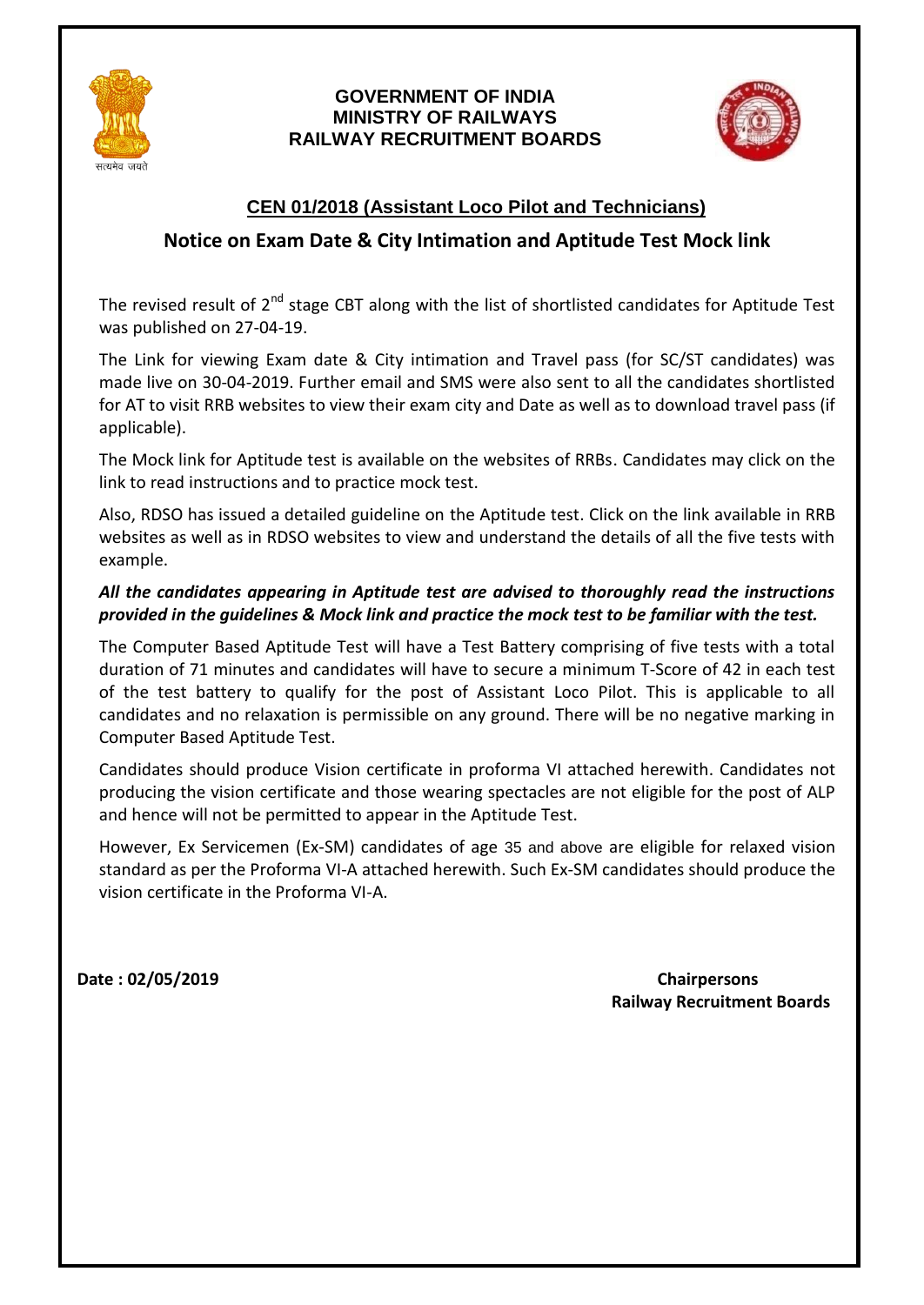**Annexure-VI**

# **Proforma for Medical Certificate to be obtained by candidates applying for the posts of Assistant Loco Pilot from an Eye Specialist**

I have examined Shri/Smt*/*Kum ……..…………………………………………

………………….………..……………….. who has applied for the post of Assistant

Loco Pilot in Indian Railways. His/her vision has been tested with reference to the required standard and the results are as below:

Paste here your recent colour passport size photograph of size 3.5 cm x 4.5 cm (The colour photograph should be the same as used in the registration) The photograph should be attested by the eye specialist

Signature of candidate

| <b>Distant Vision</b>                                                                   |                                 | Near Vision                        |                                 | Colour Vision Ishihara |                                 | Binocular Vision, Field of<br>Vision & Night Vision |                                 |
|-----------------------------------------------------------------------------------------|---------------------------------|------------------------------------|---------------------------------|------------------------|---------------------------------|-----------------------------------------------------|---------------------------------|
| Required<br>Standard                                                                    | Actual<br>Observation/<br>Value | Required<br>Standard               | Actual<br>Observation/<br>Value | Required<br>Standard   | Actual<br>Observation/<br>Value | Required<br>Standard                                | Actual<br>Observation/<br>Value |
| 6/6, 6/6<br>without<br>glasses<br>with<br>fogging<br>test (must<br>not accept<br>$+2D)$ |                                 | Sn. 0.6, 0.6<br>without<br>glasses |                                 | Normal                 |                                 | Normal                                              |                                 |

Shri/Smt/Kum ........................................................................................... fully conforms / does not conform *(Strike out* 

*either 'fully conforms' or 'does not conform' as the case may be)* to the above vision standards.

It is also certified that he/she did not undergo any surgery to correct refractive error.

Name of the Eye Specialist ………………………………………...

Registration No. of the Eye Specialist. ……………………….

Place:

Date:

(Signature & Seal of the Eye Specialist)